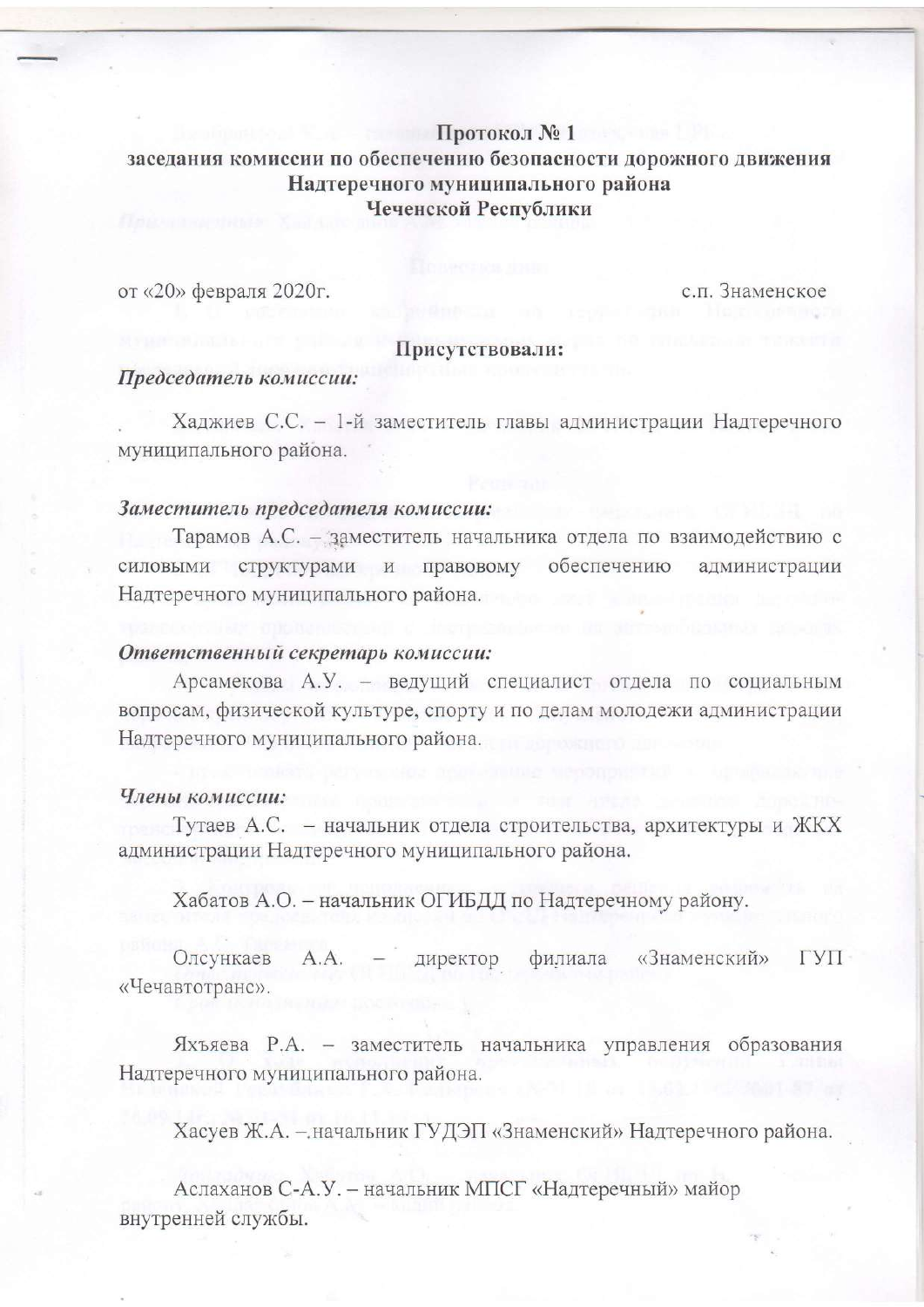Джабраилова К.А. - главный врач ГБУ «Надтеречная ЦРБ».

Приглашенные: Хайдарханов А.М. - кадий района.

# Повестка дня:

1. О состоянии аварийности на территории Надтеречного муниципального района и принимаемых мерах по снижению тяжести последствий дорожно-транспортных происшествий.

Докладчик: Хабатов А.О. - начальник ОГИБДД по Надтеречному району.

#### Решено:

1. Принять к сведению информацию начальника ОГИБДД по Надтеречному району.

2. ОГИБДД по Надтеречному району:

- продолжить работу по выявлению мест концентрации дорожнотранспортных происшествий с пострадавшими на автомобильных дорогах района;

- с учетом имеющихся недостатков в организации профилактики дорожно-транспортных происшествий определить комплекс мер, направленных на повышение безопасности дорожного движения;

- практиковать регулярное проведение мероприятий по профилактике дорожно-транспортных происшествий, в том числе детского дорожнотранспортного травматизма с обязательным их освещением в средствах массовой информации.

3. Контроль за исполнением настоящего решения возложить на заместителя председателя комиссии по ОБДД Надтеречного муниципального района А.С. Тарамова.

Ответственные: ОГИБДД по Надтеречному району. Срок исполнения: постоянно.

2. О ходе исполнения протокольных поручений Главы Чеченской Республики Р.А. Кадырова (№01-18 от 18.02.13г., №01-87 от 26.09.14г., № 01-51 от 16.11.15г.).

Докладчик: Хабатов А.О. - начальник ОГИБДД по Надтеречному району, Хайдарханов А.М. - кадий района.